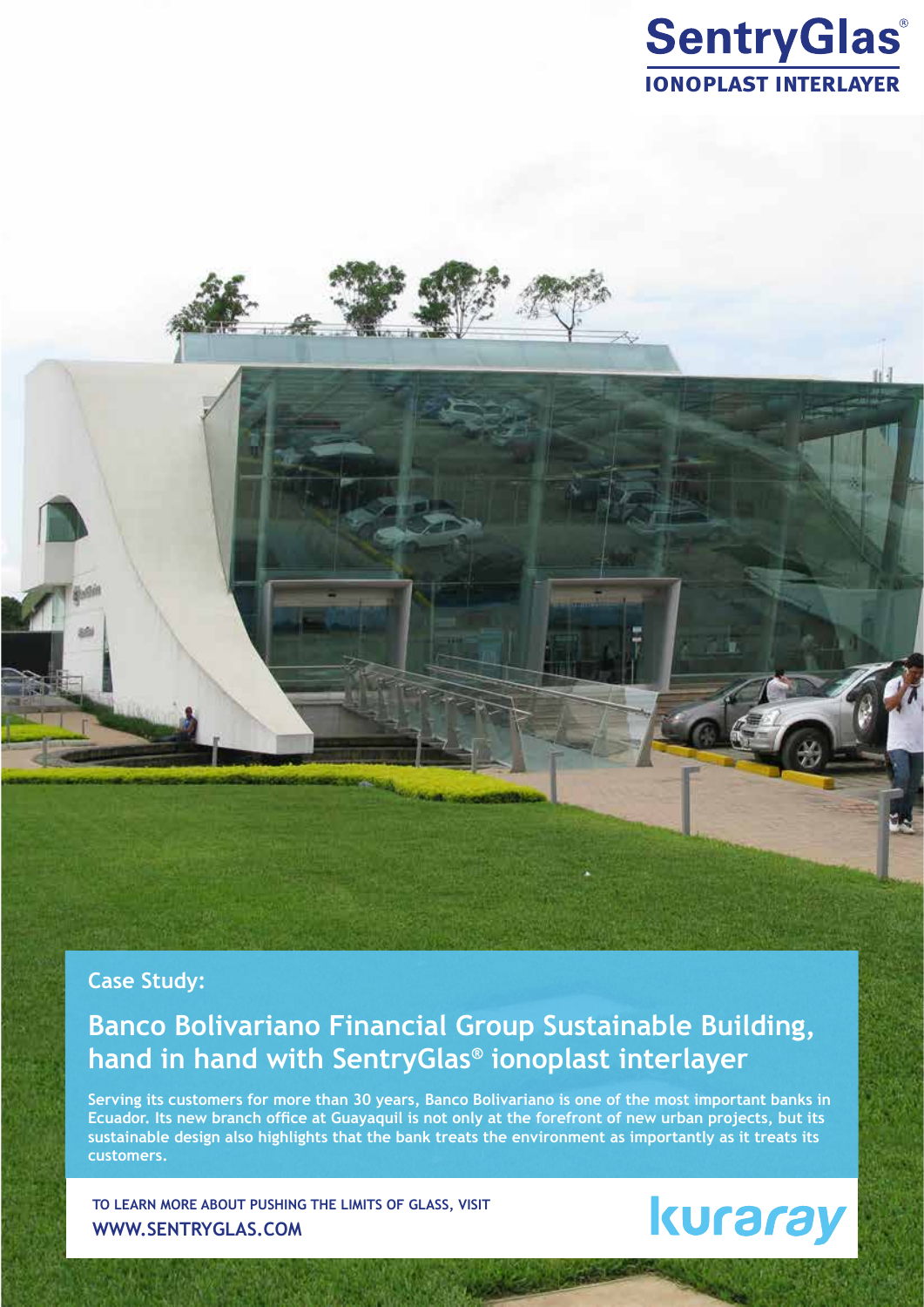

**Banco Bolivariano Financial Group Sustainable Building, hand in hand with SentryGlas® ionoplast interlayer**



*The design of the building and its façade reduces solar energy gain, which precludes excessive use of air conditioning, while SentryGlas® improved the natural lighting, removing the need to turn the lights on inside the building.*

In 2010 a project commenced that resulted in a modern and sustainable bank building that optimizes natural resources and minimizes environmental impact. Much of this light optimization can be put down to the use of SentryGlas® ionoplast interlayer in the laminated architectural glass panels used for the building's façade.

The Architect in charge of the project was Rodolfo Rendón, former Minister of Environment for Ecuador and current President of the Ecuadorian Sustainable Building Council (CEES). Rendón is widely acknowledge for his green building designs.

Estructuras de Aluminio S.A. Estrusa with broad experience in structures, responsible for the design and implementation together with Fairis, supplier of laminated glass, tempered and insulated, were the responsible companies for creating the large-area glass façade and part of the roof of the branch office. The challenge was to keep the inside cool even with an average annual outdoor temperature between 20 °C (68 °F) and 27 °C (80,6 °F).

It was decided to use a solution based on laminated insulating glass with SentryGlas®, a high-strength interlayer that allows architects to create safer railings, windows, floors and even hurricane-resistant façades. The idea was to have most of the building covered in glass with open spaces, while minimizing energy use.

The design of the building and its façade means that 63% of the solar energy does not go into this glass void, which subsequently precludes excessive use of electricity for air conditioning. Furthermore, SentryGlas® improved the natural lighting, with 33% of sunlight providing sufficient clarity, without the need to turn the lights on inside the building.

Many construction glass and setting alternatives were analyzed to determine the best solution that would help make the vision of the architect a reality… without being fettered by compliance to demanding global standards. SentryGlas® was chosen by the customer due to its strength and the possibilities it offered to create larger glass surfaces.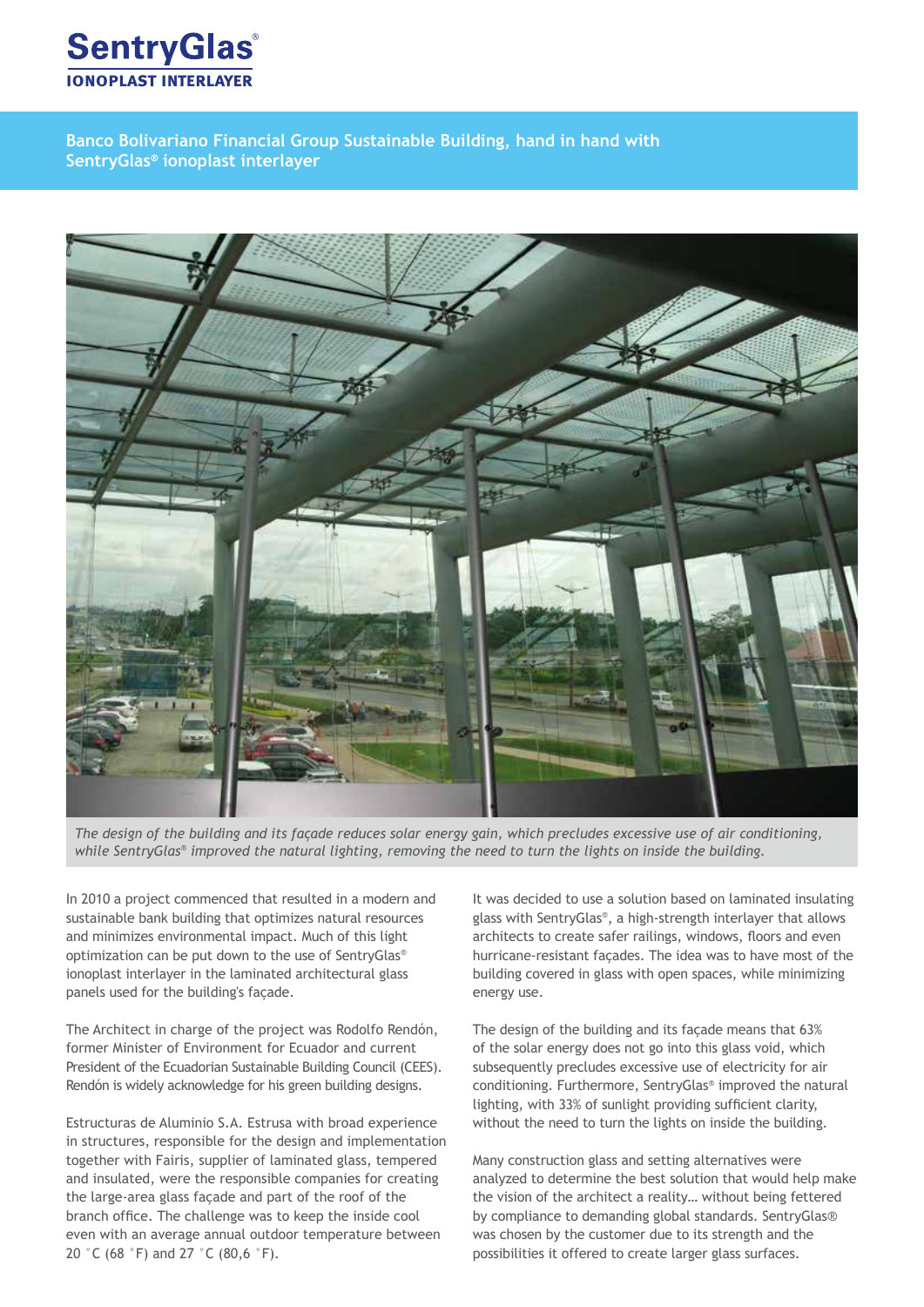

**Banco Bolivariano Financial Group Sustainable Building, hand in hand with SentryGlas® ionoplast interlayer**

#### **Lighter façade panels enable more subtle supporting structures**

For decades, interlayers made of polyvinyl butyral (PVB) have been the industry standard when producing laminated safety glass. Architects are well aware of the possibilities and limitations of such glass when used extensively in façade engineering, for roofing and window panels. In contrast, SentryGlas® enables an entirely new approach because the interlayer is over 100 times stiffer and five times stronger than PVB. As a consequence, there is an almost perfect transmission of load between two laminated sheets of glass, even at high temperatures, leading to the excellent flexural behavior of the glass when under load – also under direct sunlight in high summer. Accordingly, laminates with SentryGlas® show less than half the rate of deflection when compared to laminates with PVB, when under the same load, and thus almost the same behavior as monolithic glass of the same thickness.

Once placed on the facade and roof of the building, the customer also decided to use SentryGlas® on a walkway that forms the entrance to the building, with the cooperation of Alcristal. For this, Fairis used three tempered glass panels and 1.52 mm (60 mil) SentryGlas® interlayers. The 14m entrance way offers exceptional performance figures in terms of light weight and safety.

The post-breakage performance of SentryGlas® offers the safety levels required to prevent people from falling from the runway in case of glass breakage, with the use of bigger panels that resist weight (1,80 m x 1m) (5.90 ft x 3.28 ft).



The SentryGlas® interlayer used in this process is one hundred times more rigid than conventional materials for lamination. With this kind of strength, glass can be a more active structural element. SentryGlas® also improves long-term climate resistance, and is much less vulnerable to moisture exposure or yellowing over time.



*SentryGlas® was also used on a 14m (approx. 46 ft) walkway that forms the entrance to the building. The walkway comprises three tempered glass panels with 1.52 mm (60 mil) SentryGlas® interlayers.*